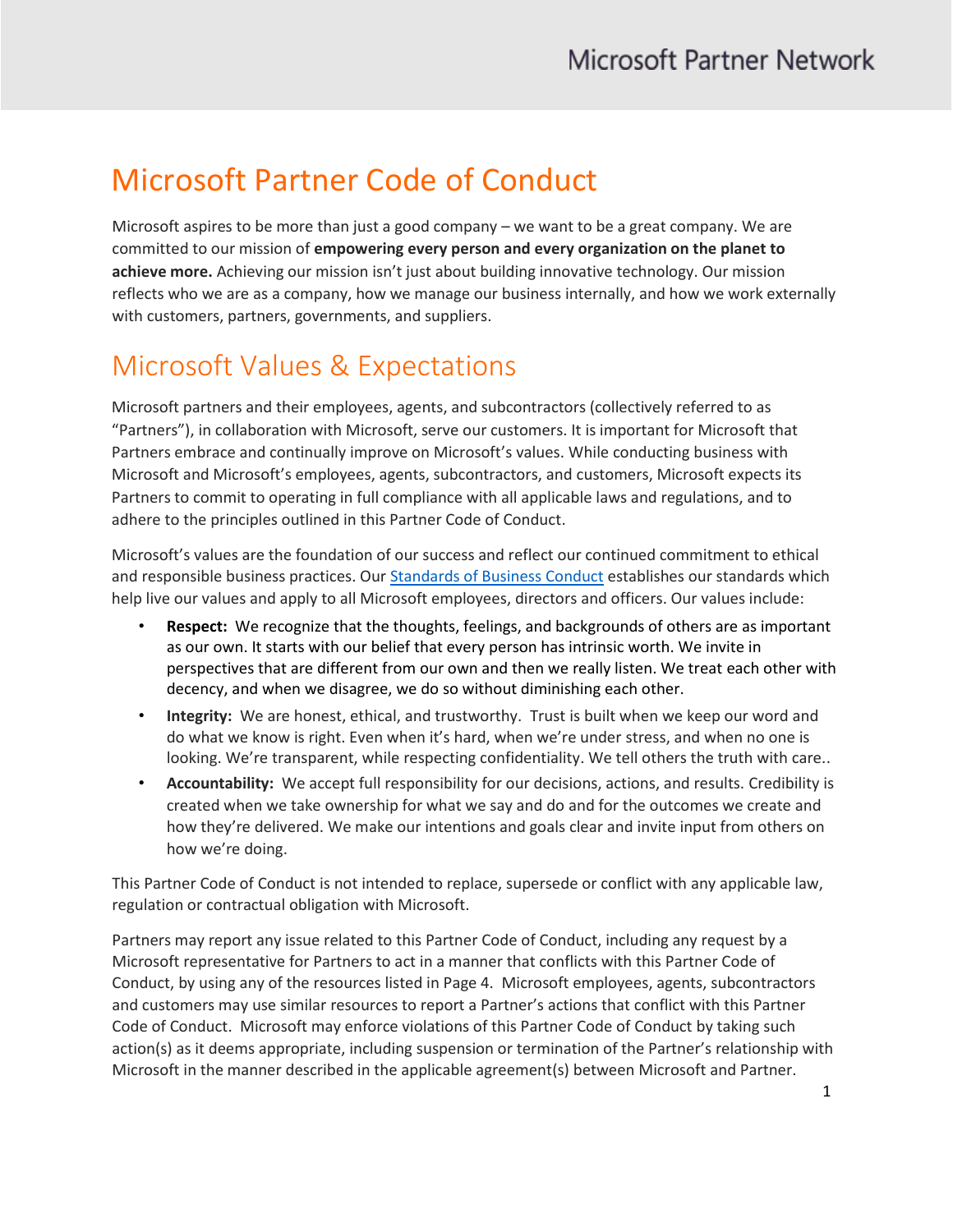### Business Practices, Ethics and Compliance

While conducting business with Microsoft customers, Microsoft Partners will conduct their business practices and activities in accordance with applicable law, with integrity, fairness, respect and in an ethical manner.

- **Anti-Corruption**: Microsoft Partners will comply with all applicable anti-corruption and antimoney laundering laws. All forms of bribery, kickbacks and other corruption are prohibited. No Microsoft Partner will improperly influence any act or decision of any governmental official, employee or political candidate, including, without limitation, through the provision of any improper or unlawful gifts, meals, travel or entertainment.
- **Fair Competition and Antitrust laws**: Microsoft Partners will conduct their business in full compliance with all applicable fair competition and antitrust laws.
- **Public Sector Procurements**: When selling to public sector entities, Microsoft Partners will support fair and open competition by complying with all laws and regulations related to government procurement, tenders, and bids. Microsoft Partners will not conspire with other partners, including but not limited to, bid rigging, placing orders prior to tender finalization, price fixing, or other forms of collusion.
- **Business Records and Accounting**: The business records of Microsoft Partners will conform with applicable legal, accounting and regulatory requirements. Microsoft Partners will not place any orders for Microsoft technologies, products, support or services without the existence of a corresponding customer order or agreement.
- **Technology Fraud**: Microsoft Partners are prohibited from engaging in false or deceptive business practices, including any activities which may mislead customers or consumers. These prohibited practices include engaging in technology fraud and activities which may mislead seniors, children or other vulnerable consumers to purchase or subscribe for unneeded technical support or services. In order to better protect these vulnerable consumers, Microsoft Partners should also not engage in the "cold-calling" of such consumers for the purpose of engaging in any of those prohibited practices.
- **Conflicts of Interest**: Where a Microsoft Partner is advising a customer, especially a governmental customer, on the selection of products and/or services and has a fiduciary or contractual obligation to that customer, the Microsoft Partner will avoid engaging in business activities that constitutes or could create the appearance of a conflict of interest.
- **Disclosure of Fees to Governmental and State Owned Entities**: If required by law or under a contract, Microsoft Partners will disclose to the applicable governmental entity customer or state-owned entity customer, the potential fees, commissions or other compensation that Partner will receive from Microsoft in connection with the products or services beingprocured.
- **Advertising and Marketing**: Microsoft Partners' advertising and marketing activities will be conducted truthfully, accurately and in accordance with applicable law, rules and regulations. Microsoft Partners must ensure that all communications to its customers be truthful, accurate, and not misleading.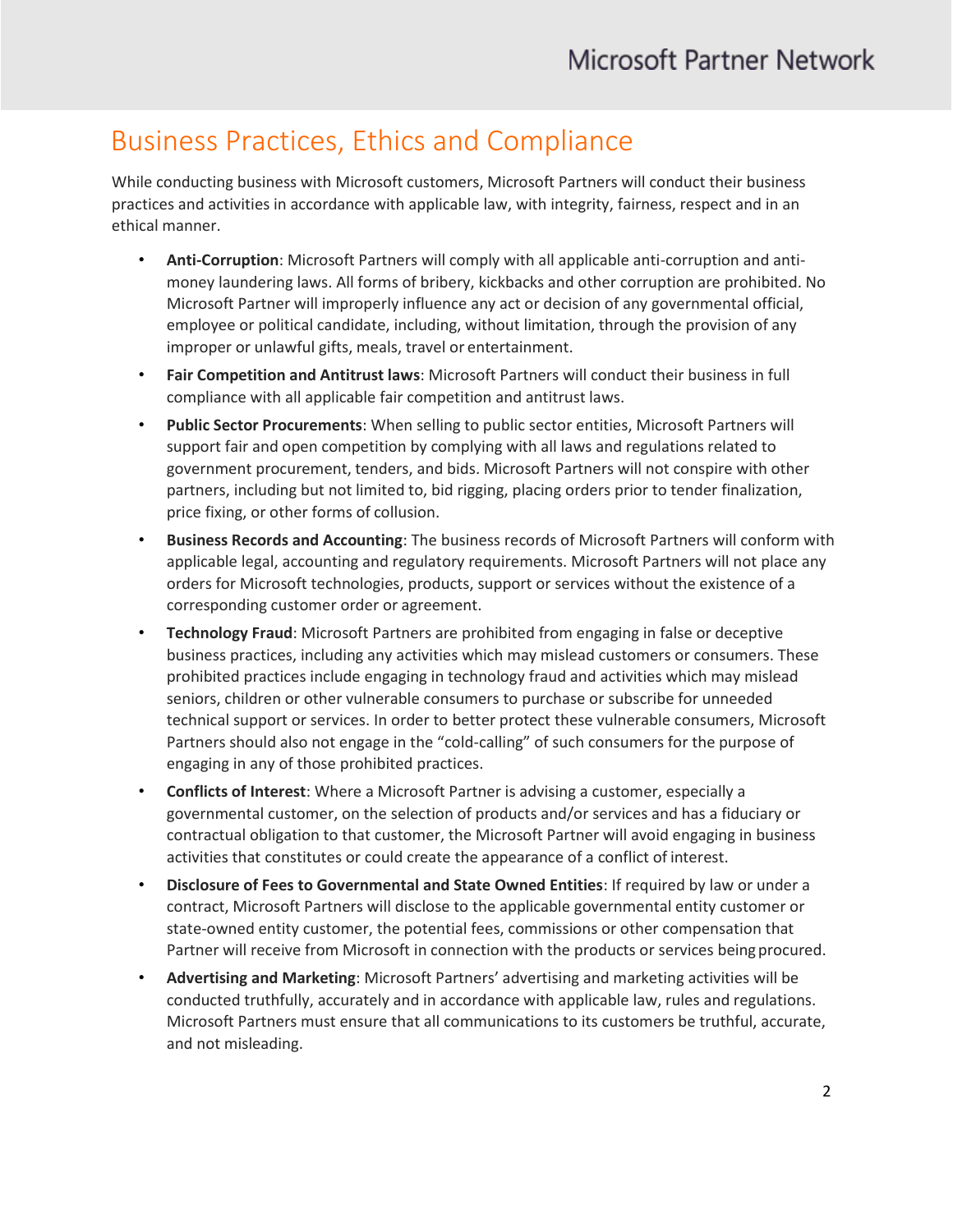### Human Rights and Fair Labor Practices

Microsoft Partners will provide a safe and healthy work environment, fully compliant with all employment, health and safety laws.

- **No Forced Labor; No Child Labor:** Microsoft Partners will abide by local minimum wage and maximum working hour requirements, are not to use forced labor or to use labor contacts that impose unreasonable limitations on a worker's ability to leave Partner's employment. The use of child labor is prohibited.
- **Non-Discrimination:** Microsoft Partners will not illegally discriminate in hiring, compensation, access to training, promotion, termination and/or retirement decisions based on race, sex, national origin, religion, age, disability, gender identity or expression, marital status, medical condition, physical or mental disability, pregnancy, sexual orientation, political affiliation, union membership, veteran status or other protected characteristic or status.

# Professional Conduct

Microsoft Partners will conduct themselves in a professional manner at all times, helping Microsoft to create an inclusive, productive, respectful and professional environment, free from any forms of discrimination or harassment.

- **Inappropriate Language:** Microsoft Partners will not use any form of language which may be considered discriminatory, intimidating, harassing, threatening, abusive, sexually explicit, or otherwise offensive or inappropriate.
- **Treat Others with Fairness, Dignity and Respect:** Microsoft will not tolerate, and Microsoft Partners must not engage in, any form of sexual or other harassment. Sexual harassment is unwelcome verbal or physical behavior based on sex and includes gender-based harassment of a person of the same gender. Examples include unwelcome sexual advances or physical contact, sexual comments or inappropriate gender-based jokes, unwelcome romantic attention, offering a benefit or preferential treatment in exchange for sexual favors, sharing or displaying sexually explicit content and using sexually degrading words. Other examples of harassment include comments, jokes or degrading words based on race, sex, national origin, religion, age, disability, gender identity or expression, marital status, medical condition, physical or mental disability, pregnancy, sexual orientation, political affiliation, union membership, veteran status or other protected characteristics or status.
- **Event Behavior:** In any event sponsored or hosted by Microsoft or during which Microsoft Partners may interact with any Microsoft employees, agents, subcontractors or customers, regardless of location, Microsoft Partners must behave in a professional manner including responsible alcohol use and continued adherence to this Partner Code of Conduct.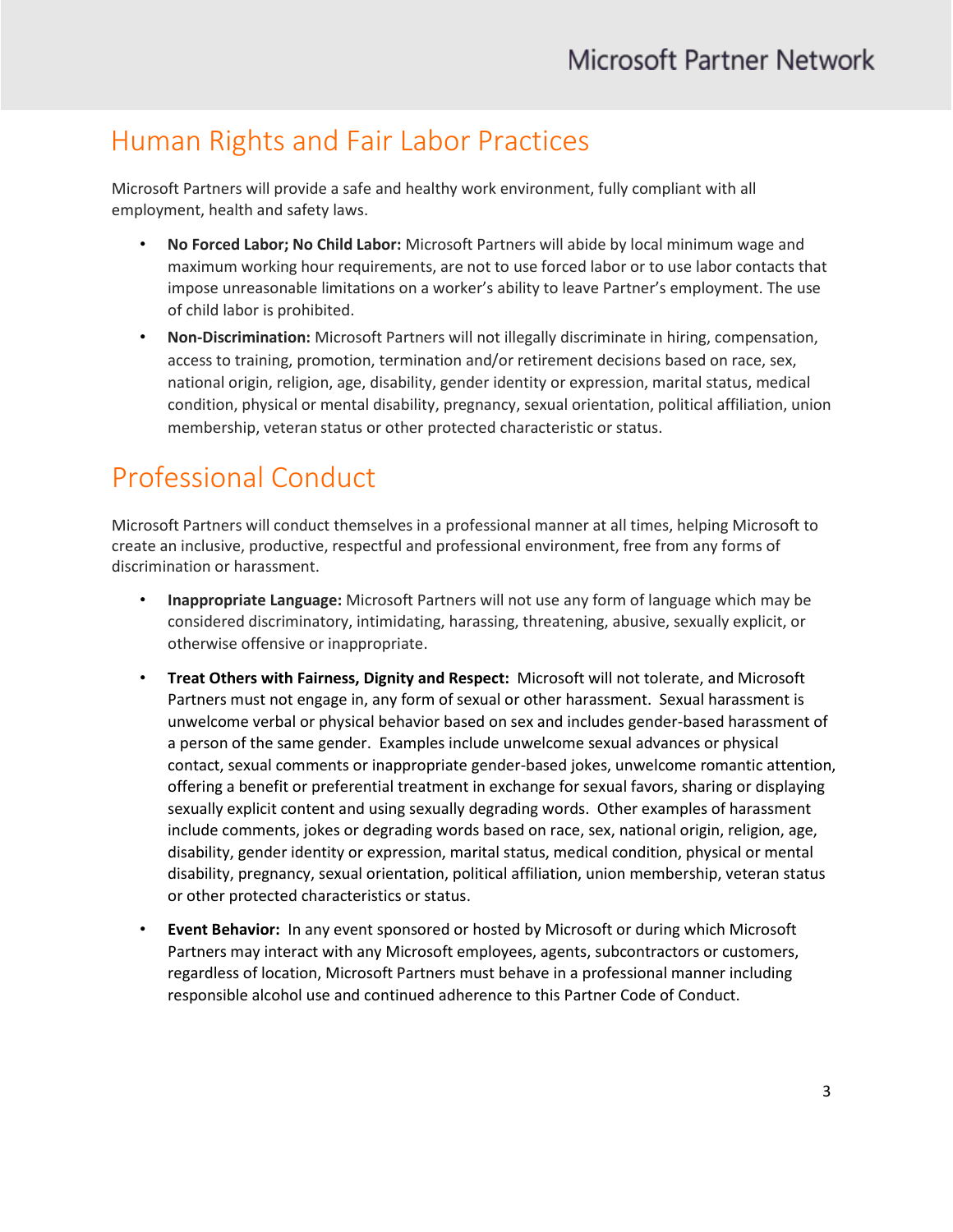### Environmental Regulations and Protections

Microsoft expects Microsoft's Partners to share Microsoft's commitment to the environment.

• **Registrations; Permits:** Microsoft Partners will comply with all applicable environmental laws and regulations, keep current all required environmental registrations and permits relevant to its businesses and implement appropriate conservation measures.

## Intellectual Property and Protection of Information

Microsoft Partners will respect intellectual property rights, protect confidential information and comply with privacy rules and regulations.

- **Legitimately Acquired Software:** Microsoft Partners will only use information technology and software that has been legitimately acquired and licensed.
- **Comply with Ownership Rights:** Microsoft Partners will respect the intellectual property ownership rights of all third parties. Microsoft Partners will only use lawful methods of gathering competitive intelligence about products or manufacturers that compete with Microsoft technologies.

#### Governance

Microsoft Partners are expected to develop a culture of compliance with view for continuous improvement.

- **Risk Management:** Microsoft Partners will have applicable business controls to detect and prevent unlawful conduct by their employees and counterparties. These business controls should be adequately resourced and be periodically reviewed and updated to take into account the current risk environment.
- **Training:** Microsoft Partners will ensure that they have an adequate training program that achieves the appropriate levels of knowledge and skills to maintain compliance with applicable laws, regulations and standards.
- **Assistance:** Microsoft Partners will provide reasonable assistance to Microsoft in connection with any investigation of a violation of this Partner Code of Conduct or applicable law. Microsoft Partners will permit Microsoft reasonable access to all records and other applicable documentation concerning Partners' compliance with this Partner Code of Conduct and applicable law.

## Raising Concerns and Reporting Questionable Behavior

Partners are encouraged to work with their primary Microsoft contact in resolving a business practice or compliance concerns. However, Microsoft recognizes that there may be times when this is not possible or